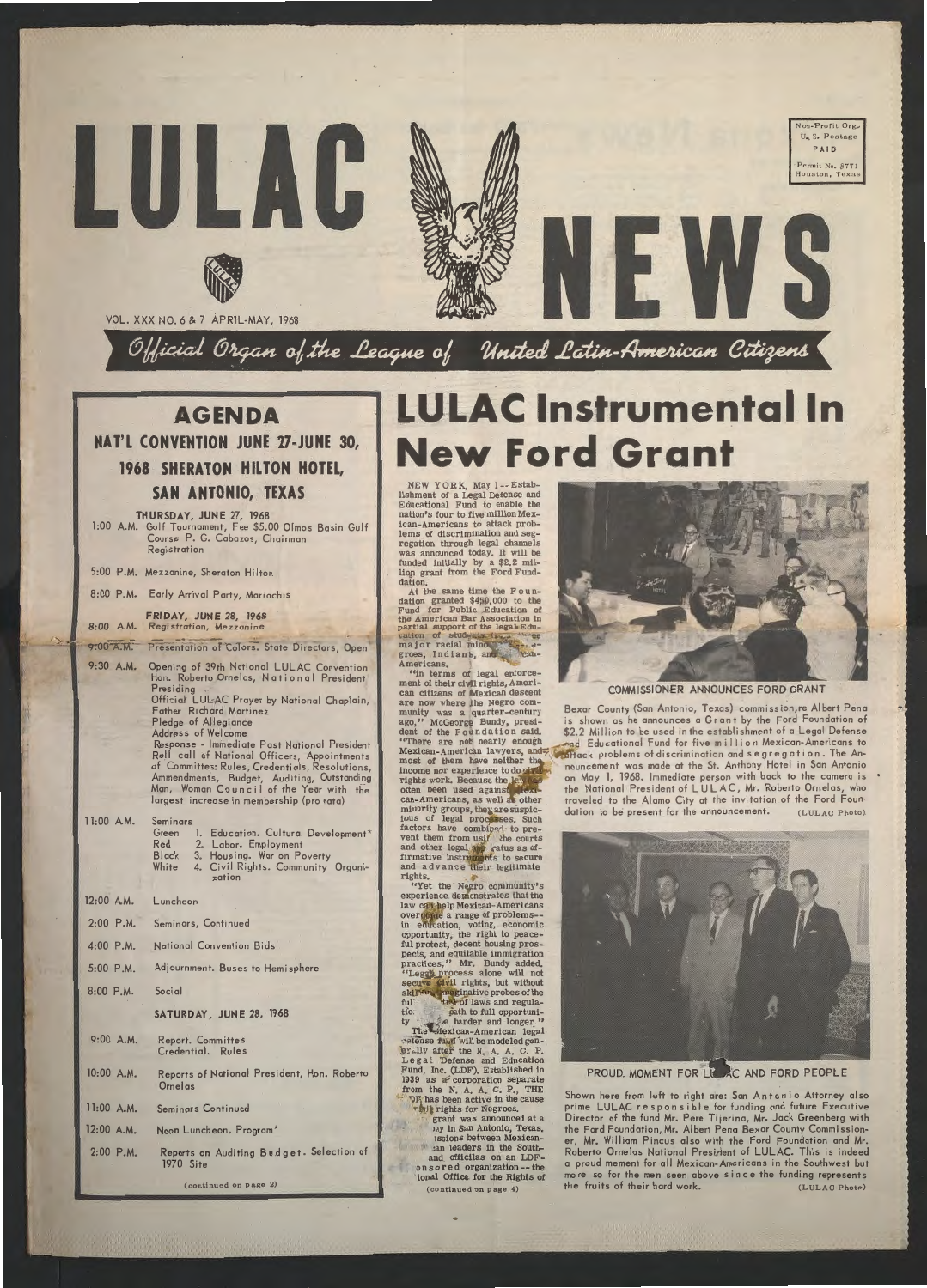# Page 2 **Ar.izona News Matta Appointed**

**To Commission** 



Manuel N. Matta

Mr. Manuel N. Matta, Presi dent of Mesa Council 251 has been appointed a Member of the state Civil Rights Commission, March 11th, 1968 by Arizona Governor Jack Williams.

Past President Oscar Laurel. Mesa and Phoenix Councils were organized at this time.

Mr. Matta owns and operates his own business. He is a Member of the Board of Trustees of Mesa Southside District Hospital, a Board Member of the Catho-<br>lic Social Service, A Board Mem-

Mr. Matta was the Lulac National Convention Chairman for the National Conventioq held in Phoenix, Ariz. last June 22, 23, 24, 25 1967.

Mr. and Mrs. Manuel Matta were instrumental in reactivat ing LULAC in Arizooo in 1953, when Mrs. Matta served as Arizona state Director, under ber of Adelante con Mesa, a Community Action Program, Vice President of the Optimist Club, a Third and Fourth Degree Member of the Knights of Columbus, serving as Deputy Grand Knight of the Third De-

**gree.** 

Mr. Matta is th e father of six Children, 2 married, 1 grandchild. A member of Christ the **King** Catholic Church and serves **on** the· Finance Committee, and on **the** Boy Scouts Committee. Mr. Matta is active in Community affairs and Mesa Chamber

The Paramount Council #357, announces its Annual Debutante Banquet Ball honoring twenty five young ladies of the City of Paramount and surrounding areas that will be making their debut.

**of** Commerce.

well known Singer - Actor Andy Russell. Music was provided by Oscar Saldana and his orchestra

Mesa Council 251 is active in the Community Action program, assisting with Adult Education Classes. Mrs. Albert Austin and Mrs. Frank Figueroa are Teacher's Aids. Mesa Council 251, and the Mesa Junior Council Donated 150.00 to the Christmas Coordinating Council for the Needy. Mesa Council 251, is going to give Scholarships to students from Mesa High School and Westwood High School in May, and also, one to a student from the Mesa Junior Lulac Council.

# **1002 Had Picnic** 

!Can you imagine! we even had visitors from Pico Rivera, Ventura· and Mexico City and they too had a wonderful time.

The Efrida Council #1002 held their monthly meeting and extended an invitation to all LU-LAC membership to attend their an Easter Sunday picnic which was held in conjunction with the Arizona state Convention. The Picnic was held at the Cochise Stronghold which was located 10 ·miles west of Sunsites, Arizona. **All** reports from the picnic indicate that everyone who attended enjoyed tremendously.

# **Deb Ball Announced**

The Paramount Council #357 held its elections for the coming

Said Banquet and Ball was held on Saturday, April 27, 1968atthe LaFayette Hotel - International Ballroom located on Linden and Broadway Sts. Downtown, Long Beach, California.

Special guest of honor for the occasion was the internationally

Pictured in the enclosed photograph are twelve of the young ladies that will participate in this gala affair. Standing left to right - Frances Baltazar, Ruth Salazar, Maria E, Castaneda, Phyllis Jimenez, Irma Pacheco, Lupita Santillan, Roberta Reyna, Susan Reyna. Sitting: Left to Right - Carmen Ortega, Maria Esther Blanco, Lydia Guerrero, Brenda Figueroa.

Services are pending ~ Paramount Mortuary for Pic. Paul Duran 'who was killed in action \_in Vietnam, March 5. The 21-

**LULAC NEWS**  Published Monthly by The League of United Latin American  $CER8ns$ **ROBERT ORNELAS ..** . ; ..... **NATIONAL PRESIDENT MOSES "MOE" SANCHEZ ..** ... **NATIONAL DIRECTOR OF PUBLICITY AND EDITOR DAVID ADAME** ...... **NATIONAL BUSINESS MANAGER SEND ALL PUBLICITY MATTER** TO: **LULAC NEWS P. 0. BOX** 53587 **HOUSTON, TEXAS** 77052

#### LULAC NEWS

## **#2007 Has Banquet**

Private Duran had been wounded twice previously, the first time in December and again in February. Shortly after the second mishap Paul wrote home: "If I get wounded one more time, I'll get to go home. . .this is a world of hurt. We have Charlie between us, C Co, at left flank, another company is to the right flank, and straight ahead is my

Our sincere appreciation and thanks to all LULAC **sisters**  and brothers who helped us **to**  have a great successfully Installation Banquet. The attendance was a large crowd of happy people; the band played wonderful and we all there had a good time. Hope all those from Anaheim, Stanton; Paramount, La Mirada had enjoyed the evening.

**California Stafe News**  year at their last regular held meeting. Elected to office were: President, Amadio Tapia; Vice President, Frank Galaz; Secretary, Margaret Pacheco; Treasurer, Julian Medina; Chaplain, Jess Vela; Sgt. at Arms, Max Martinez; Historian, Mary Pacheco; Publicity, Mary Merino.

· Our thanks· again, to each and all of you, and God bless our work.

### # **357 Given Award**

The Paramount Council #357, has been awarded the Pride Award that is given yearly by the Coordinating Council of **that**  city to outstanding citizens.

This marks the first year that this coveted award has been given to an Organization there. Jules Appleman Vice-President of the Coordinating Council presented the award at a regular meeting held on March 6, 1968. To accept the award was Ignacio Pacheco, President of the Paramount Lulac Council and Jose R. Pacheco, member of the same Council and Lulac National Vice President.

The (PRIDE) award was presented to the Paramount Council for the tremendous job done in the community during the past Christmas holidays by distributing one hundred and fourteen baskets to needy families in the area. This plus many other projinvolved in towards the betterment of our people.

Elected as Woman of the Year was: Margaret Pacheco, Elected as Man of the Year was: Ignacio Pacheco.

# **#316 Has Elections**

Anaheim Lulac Council #316 held elections of officers for the coming year. The following were elected:

President, Jess Saenz; V. president, Henry Correa; secre tary, Ruth Herrera; treasure loraine Ochoa; chaplain, Manuel Rodarte; sargeant at arms Helen Lopez; historian, Beatrice Lykes, publicity, Gloria Flores. This is Mr. Saenz·second term

as president.

**Past Jr. Killed In Vietnam** 

**APRIL-MAY, 1968** 

#### LUCILLE **SAENZ**  Garden Grove Grill is Contestant

Pretty Lucille Saenz who is 18years old and the daughter of Mr. and Mrs. Jess Saenz of 12381 Nutwood Street, Garden Grove, California will represent Anaheim Council No.316 of LULAC at the Miss California Lulac Contest in Palm Springs, California. Miss Saenz is a senior at Garden Grove High School. She plans to attend Orange Coast College. She would like to become an Airline Hostess or a Spanish Teacher. Presently Miss Saenz is employed part-time for Walt Disney Productions in Anaheim, Californio.

|                                                                    | <b>AGENDA</b><br>(continued from page 1)                                       |  |  |
|--------------------------------------------------------------------|--------------------------------------------------------------------------------|--|--|
| $3:00$ P.M.                                                        | Smoker. Final Reports on Seminars. Summary<br>Report and Resolution Committee. |  |  |
| $5:00$ P.M.                                                        | Adjournment art                                                                |  |  |
| Banquet and Dance Sheraton Ball Room.<br>$6:30$ P.M.<br>$Program*$ |                                                                                |  |  |
| 8:00 A.M.                                                          | <b>SUNDAY, JUNE 30, 1968</b><br><b>Attend Church of Your Choice</b>            |  |  |
| $9:30$ A.M.                                                        | <b>Resolutions</b>                                                             |  |  |
| $10:30$ A.M.                                                       | National Elections.<br>* (Special Program will be provided)                    |  |  |

year-old soldier had lived most **of** life in Paramount, attending Wesley Gaines Elementary, Paramount Junior and Senior High Schools. Active in sports and youth groups in Paramount, he was a· member of the Teen Post and president of the Junior LULAC.

company. We can't shoot for fear we might kill our own men." Private Duran volunteered for the armed service in March, 1967 and took his basic training at Fort Ord. He had advanced training at Fort Polk, La. and then was assigned to the 25th Infantry Division in Vietnam.

 $\blacksquare$   $\blacksquare$   $\blacksquare$   $\blacksquare$ **If You Have Not Received LULAC News, Send Us** l l t **Your Name, Address And Zip Code** l l **Number. Send To LULAC News P. O. Box 53587,** l **Houston, Texas 77052** 

Surviving are his parents, Mr. and Mrs. Joseph B. Duran of 13410 Earnshaw Ave., Downey; brothers, Joe, Ben, Andy and Leroy; sisters, Jennie and Mrs. Robert Herrera.



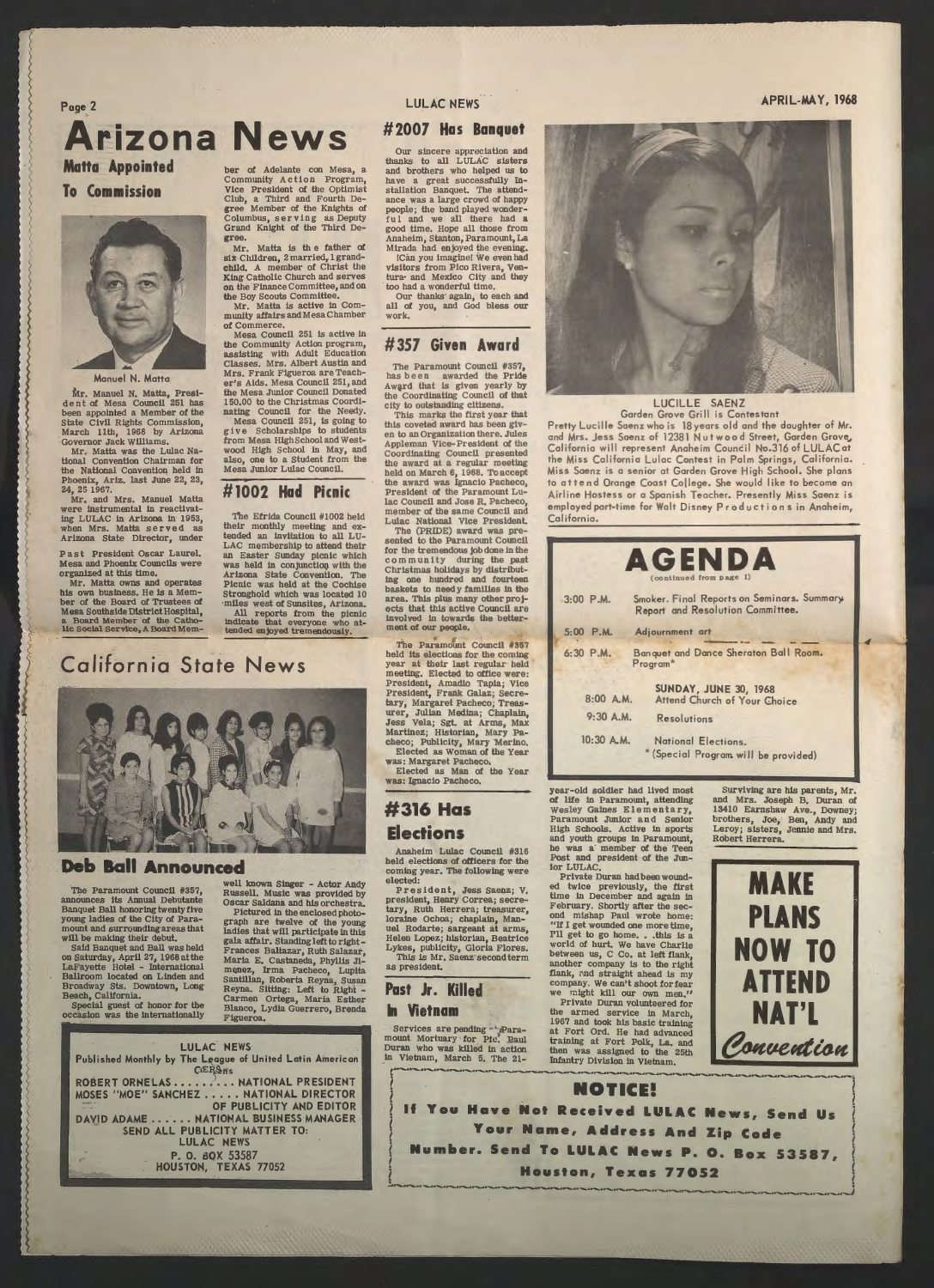# APRIL-MAY. 1968 LULAC NEWS **Page 7**

**Picture Coverage of Judge Hernandez Appreciation Dinner Immediate Past President, Alfredo J. Hernandez was honored on March 1968. Over 150 people attended the event. Alfredo has dedicated much time, energy, and work to National LULAC, but to our knowledge this is the first time has been honored for his work in our league. This dinner was hosted by Houston Council No. 60 and Ernest Eguia was the committee chairman.** 



National Business Manager, David Adame, is seen.giving the Judge a plaque from the National Office as a small token of ap• preciation for all of the work and dedication Alfred has given to our league.



Judge Alfredo J. Hernande is shown giving thanks to all of.his friends present for such a wonderful tribute to his family. Sitting to Alfred's right is National President, Roberto Ornelas who did a tremendous· job as the **master**  of **ceremonies.** 



Shown here are some of the 150 people who **attended the dinner.**  To name a few, which you might recognize, Mr. and Mrs. Toby Hernandez, Mr. and Mrs. Gene Lozano, Mr. and Mrs. Tino Cervantez, Mr. and Mrs. Rudy Vara, Mr. and Mrs. Lenorad **Lozano**  and standing is Judge A. D. Azios.



chairman of the committee who made the appreciation dinner a resounding success. His name and face are well known to ma\_ny LULACS over the country, it is none other than Ernest Eguia.

**EEOC**   $(continued from page 4)$ 

'barrio' situations by job placement and skill training.' According to James A. Price,

Secretary-Treasurer of the NMBTC, "the pilot program will endeavor to train approximately 45 minority group persons to qualify them for the building trades. Building contractors will place an important role in the training and placement."

The EEOC role was "program developrnen **t** and advisory" according to Area Director Tom E. Robles.

Craig Jones (NAACP) helped develop the concept and will be on the advisory committee to the **contractor** 





Constable of Pct. 1, Walter Rankin, is seen as he tells the audience of his respect for Judge Alfred Hernandez and how honored he is to be a part of this appreciation dinner.



Shaking hands with Chairman Ernest Eguia is one of Coun• cil No. 60 life members and a real past hard charging LULAC, Brother Frank (Pan• cho) Bret. In the center is Council No. 60 treasurer, Bro. Joe Ramon,

**Yea LULAC!** 



Shown here are the Judge and his wife, Minnie, just as they had been presented a beautiful silver tea set by Sammie Alderete in behalf of council No. 60. In the background is our National President Roberto Ornelas.



Here is Alfred and Minnie with the two people who Alfred **gives**  much of the credit for his success, his Mother and Fathe